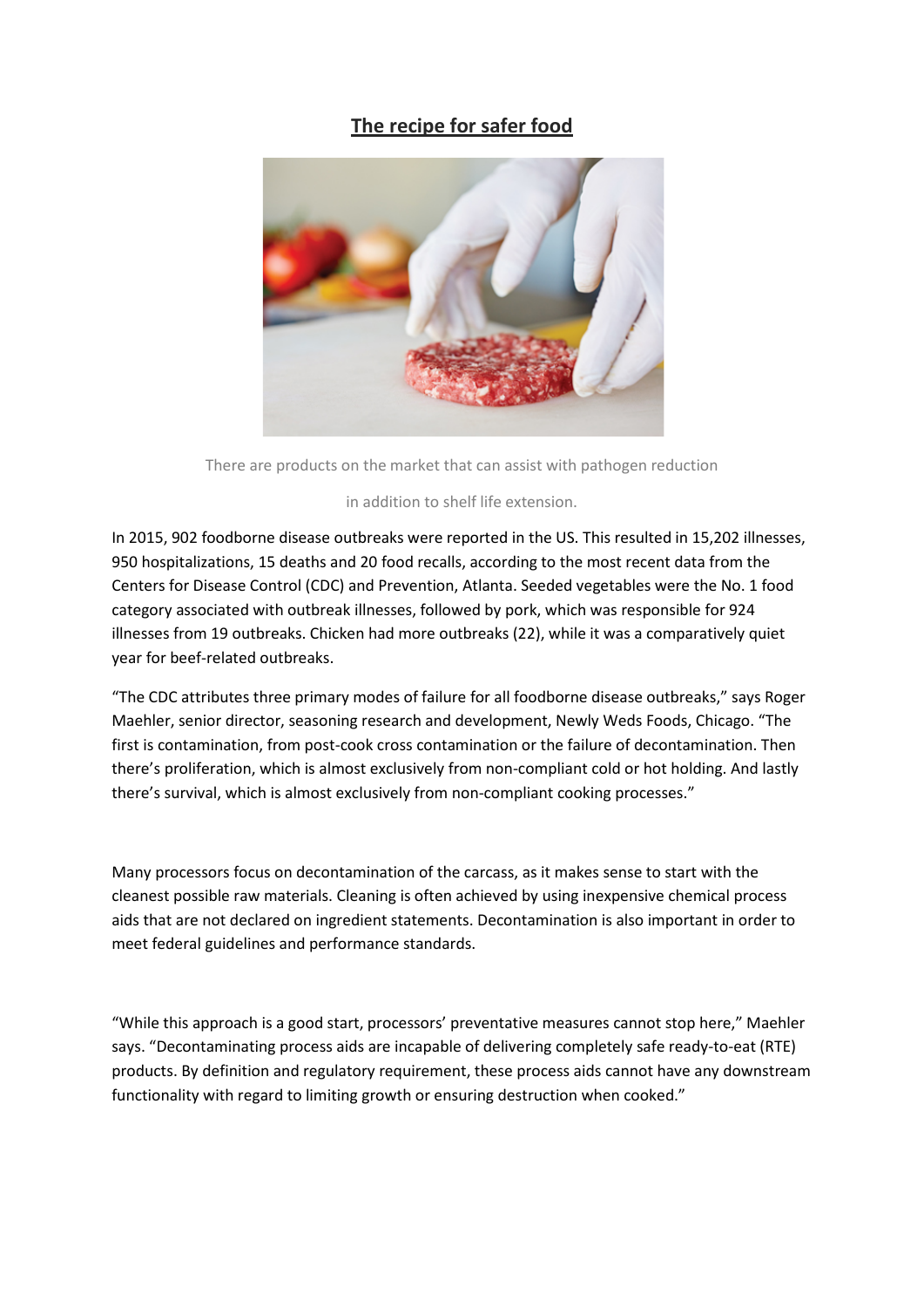## Addressing the hazards

Almost all (about 95 percent) foodborne disease outbreaks where meat and poultry are identified as the potential vehicle, are the result of undercooking, pathogen proliferation or cross contamination, according to CDC data. Decontamination is paramount, but not enough. A comprehensive food safety plan for meat and poultry products must address all hazards before, during and after the products leave the manufacturing facility.

"If you want to attack the other 95 percent of causative factors, you need pathogen proliferation control when notoriously unreliable refrigeration fails," Maehler says. "You also need something to assist end-users to achieve a validated kill step outside of the tight constraints of a HACCP-controlled cook factory and something to reduce the potential for cross contamination in a home kitchen and foodservice."

Lactates, propionic acid and acetic acid are all organic acids that are effective at controlling pathogen growth. Propionic acid is recognized as being the most effective of these acids; while vinegar, a natural source of acetic acid, is where a great deal of innovation has been taking place. This is because vinegar is an ingredient consumers understand and don't view as a chemical preservative; thus, it is viewed as a clean-label ingredient.

Newly Weds Foods offers proprietary combinations of vinegar and spice extractives. The ingredients inhibit pathogen proliferation throughout product processing and distribution, reduce potential for cross-contamination and enhance Escherichia coli and Salmonella susceptibility to heat. The ingredients are sourced from nature, with organic and non-GMO options available. The easy-to-use liquid is applied directly to ground products and to whole muscle meats by marination. It does not impact food flavor or overall product quality.

"For raw beef and poultry applications, we suggest a usage level of 1 percent. This amount has demonstrated complete pathogen inhibition for up to a full month even when stored at 45° F, where exponential pathogen growth in controls is seen in less than two weeks," Maehler says. "The extracts have also been shown to increase pathogen reduction by more than 90 percent at temperatures in the high 120s (degrees F) to low 130s (degrees F), where meat and poultry begins to look cooked but has not achieved the USDA-recommended kill level."

World Technology Ingredients (WTI) Inc., Jefferson, Georgia, offers a range of functional ingredients for pathogen control, including liquids and powders, low-sodium or sodium-free options, clean label, natural, organic and non-GMO ingredients. All products inhibit the growth of Listeria monocytogenes, as well as other pathogens and spoilage organisms, thereby increasing food safety and extending shelf life.